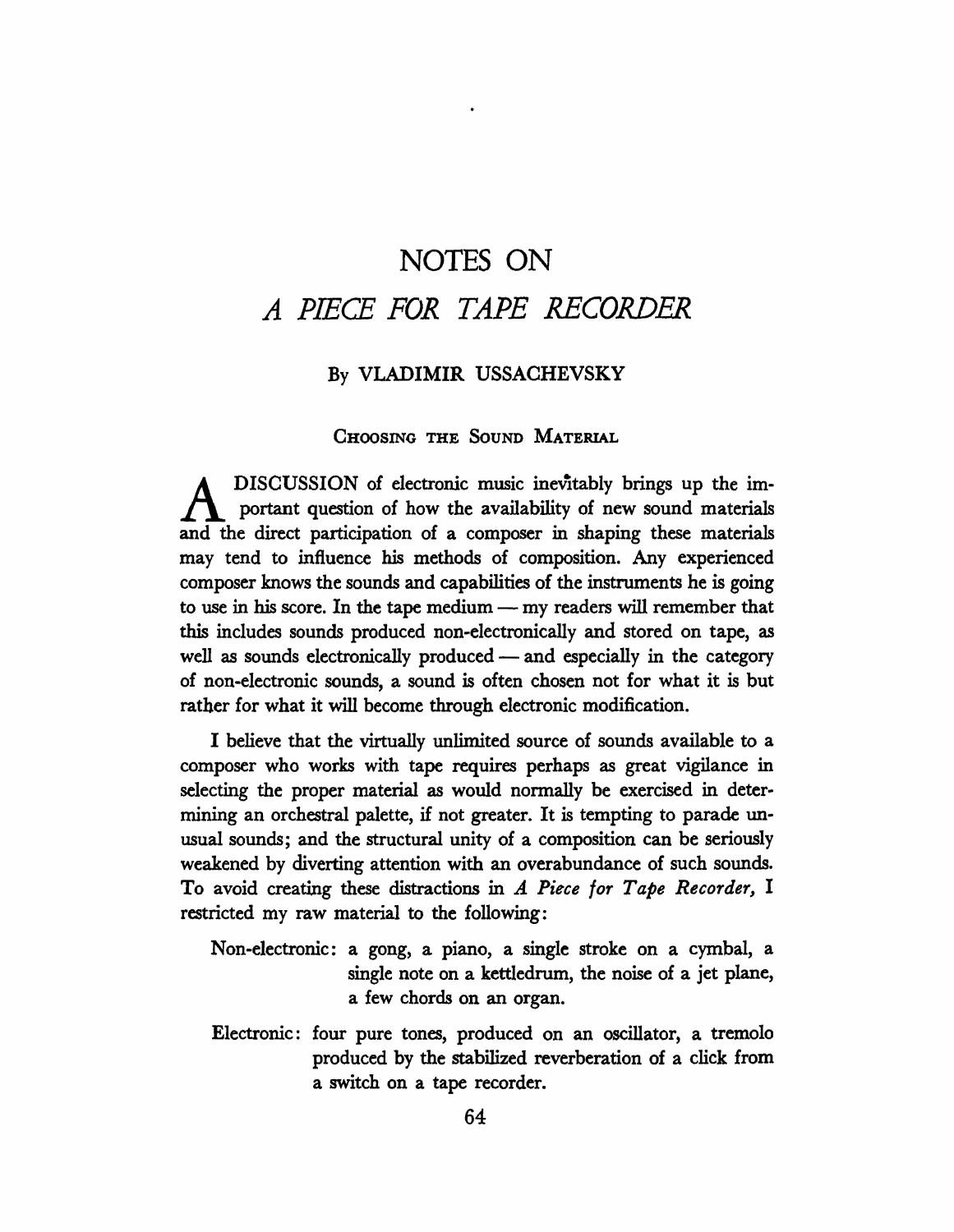The sounds of the piano and of the jet noise are used in an episodic manner, and serve to impart dynamic punctuation to otherwise slowly evolving sound texture. The remaining sounds are used in a secondary role of background accompaniment, sometimes obviously as plain oldfashioned sustained tones, sometimes with more subtle variations of timbre. The over-all structure seeks to effect a gradual transition from a type of sound material that possessed a certain clearly recognizable musical quality to the type of sound that is more closely identified with a complex noise spectrum.. It was my hope that this transition would appear natural, and that the sense of unity could be preserved through a motivic affinity.

All of these sounds were drawn from the library of sound on tape maintained at the Columbia University Studio. Two of the non-electronic sounds were already used once in my earlier piece, *Sonic Contours.*  Other material existed as the result of the extensive experimentation by Otto Luening and myself which preceded making our score for Orson Welles's production of *King Lear.* 

#### **NOTATION**

The composition was put together from sketches that represented durations, timbres, and dynamics on a four-line chart. This chart was used when synchronizing the four tape recorders in the final mixing of the four tapes on which the entire sound material was prepared. The pitches were given approximate notation in a separate sketch made on regular music paper.

Since the Copyright Office in Washington does not grant a copyright on a work as a musical composition unless it is written or printed in ordinary musical notation, I rather unwillingly spent forty hours to produce a score, one page of which is reproduced here\_My reluctance was based on the impossibility of describing many of the sounds in conventional musical notation. I thus attempted a pitch-approximation of the sounds, at the same time placing them exactly where they occur on the time scale. The following explanation of the methods used to represent durations, pitch, and dynamics accompanied the score.<sup>1</sup>

#### Durations

This score represents a musical transcription of sounds on four tracks of magnetic tape (each indicated by a Roman numeral) used in the final mixing

<sup>1</sup> The example and the explanation are copyright 1956 by Vladimir Ussachevsky. The work was completed in April of that year and has been recorded by Composers Recordings, Inc. on their disc CRI-112.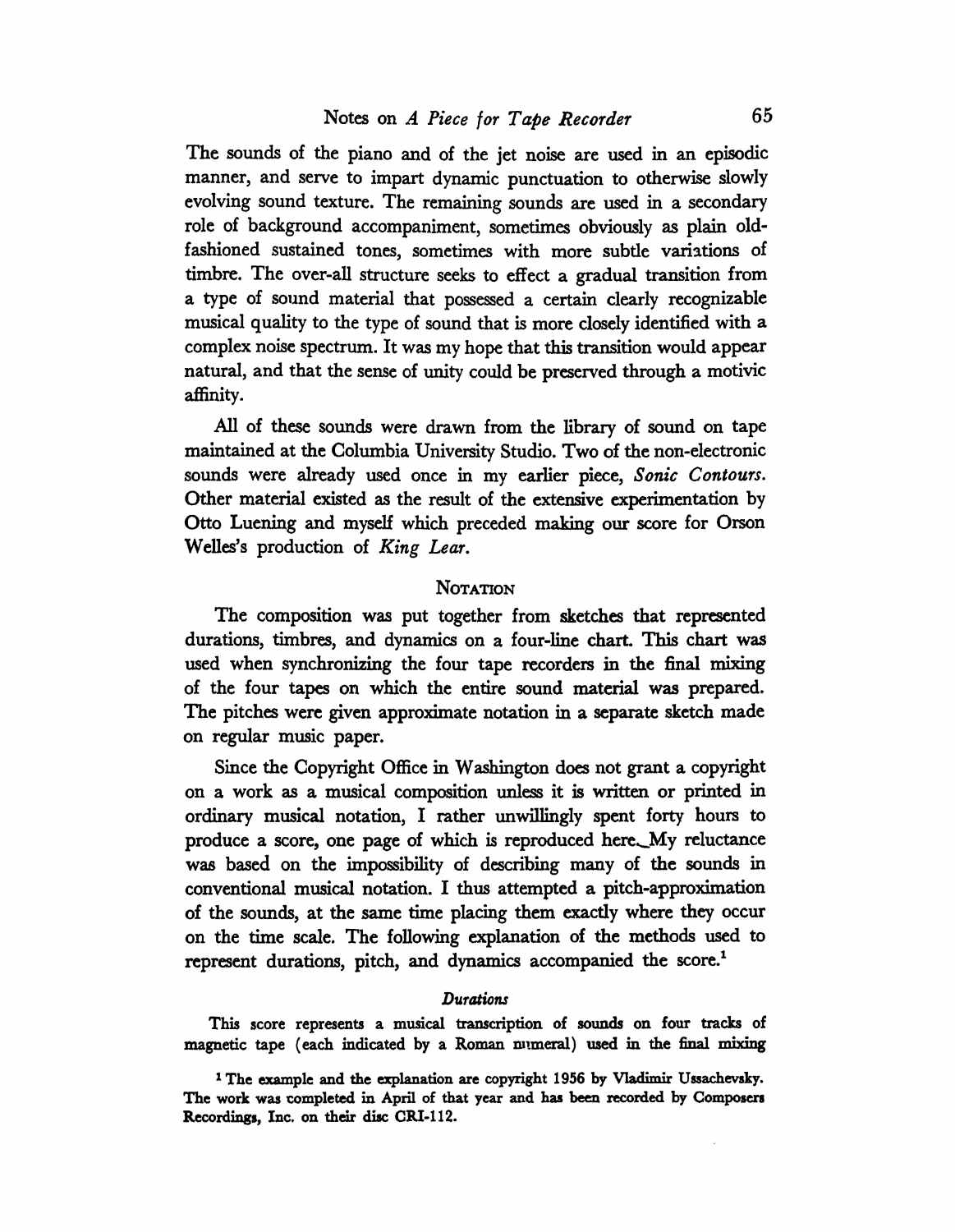## 66 Problems of Modern Music

to obtain the composition. In this respect it is similar to a conventional four-line score; however, the difference lies in the flexible interpretation of conventional symbols resulting from calculating durations in terms of seconds, the expedient necessitated by characteristic flexibility of time units in individual lines. Frequently, therefore, an entire. phrase is clocked with a stop-watch and notated as accurately



as possible within the proper time-space, without an attempt to establish precisely the relative value of each note to an over-all common denominator. Throughout the piece the latter, however, is roughly one whole note for one second. In some cases where the length of sound exceeds 20 seconds, the beginning of it is indi· cated by  $\sim$  and the end by  $\sim$  . The absence of the above or any other symbol indicates silence.

#### *Pitch*

Many sounds used in this score are rich in harmonics, and the pitches indi-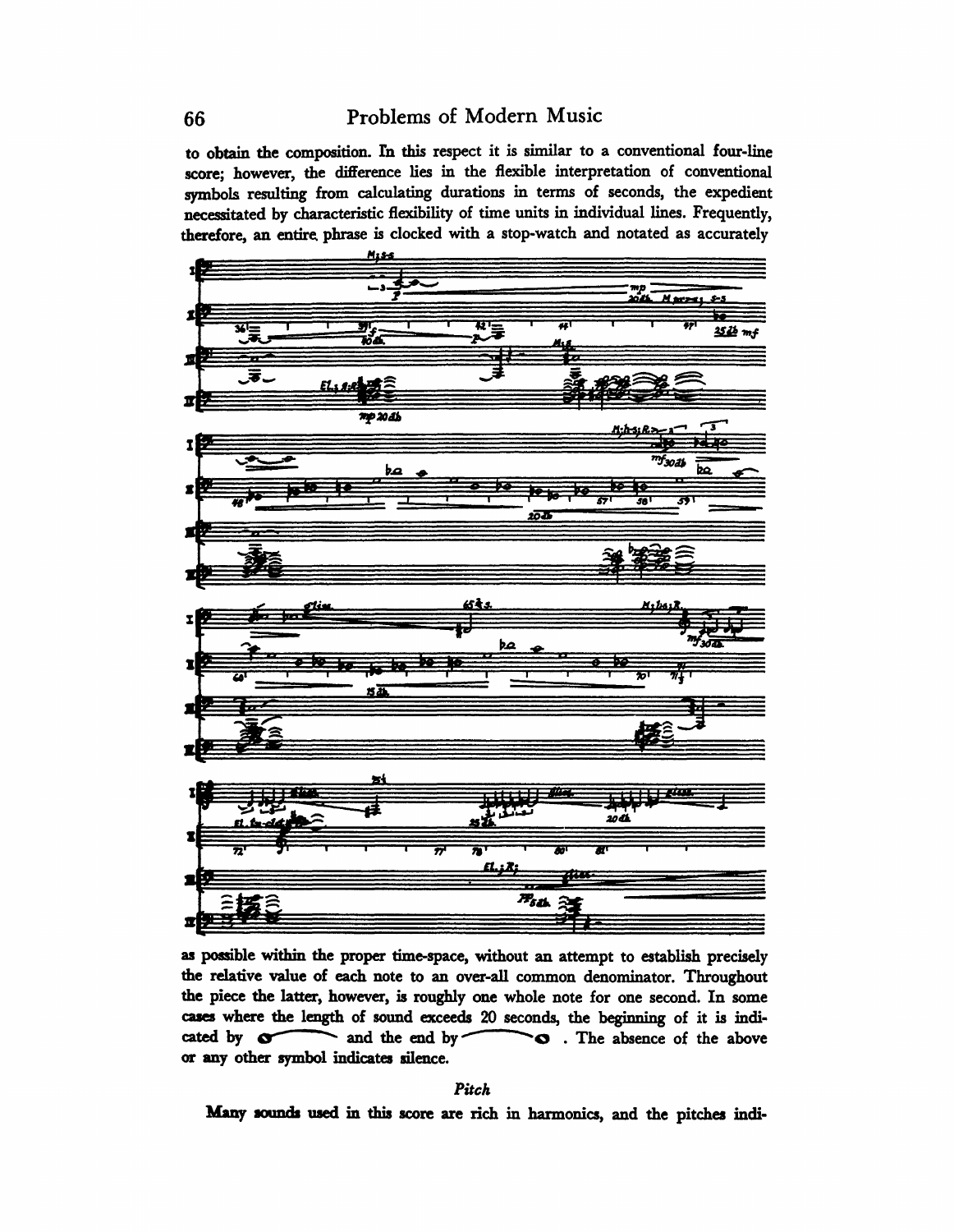## Notes on *A Piece for Tape Recorder* 67

cated are frequently only of the predominant pitch impression. This latter, however, is indicated in the proper range as accurately as possible, and, on the whole, with a far closer pitch approximation than is customarily used in describing gong, cymbal, and drum pitches in the percussion part of an orchestral score.

#### *Dynamics*

A decibel scale of dynamics is used in addition to the usual musical dynamic marks to indicate intensity accurately. The arabic numerals throughout the score refer to the number of seconds from the beginning, and each measure, suggested by the small, regular dividing marks, is calculated in terms of one-second duration. Thus all the entrances and cessations of sounds are very precisely indicated.

#### *Letter Symbols Describing the Sounds*

Each component of a descriptive symbol is set apart by a semicolon; the letter or group of letters preceding a semicolon refers to the origin or character of a sound, the letter or two hyphenated letters following the semicolon describe the manner of bringing the sound into being. The third letter describes additional modification of sounds.

| Reverberated            | R         |
|-------------------------|-----------|
| Metallic, soft-struck   | $M$ ; s-s |
| Metallic, hard-struck   | $M; h-s$  |
| Percussion              | pr.       |
| Electronic sound        | E1.       |
| Electronic tone-cluster | Etn clst  |
| Electronic treatment    | el        |
| Piano                   | P         |
| Middle of a note        |           |
| Roll and tremolo        |           |
| Oscillator              | Osc.      |
| Organ                   | O.        |
| Wind                    |           |

DEVELOPING THE SOUND MATERIAL

Without describing in detail the technical processes,<sup>2</sup> I hope it is understood that the available means of manipulating recorded sounds make it almost mandatory for a composer to run through a certain number of routine experiments before he can determine the full range of his raw material. Experience gradually teaches one what to expect. I now habitually imagine a sound as if it were changed by the following mutation techniques, among others:

pitch transposition through variation of tape speed; snipping off the attack and listening to the body of the sound itself;

<sup>2</sup> Interested readers are referred to my article, Processes of *Experimental Music*, in Audio-Engineering Society Journal, Vol. 6, No. 3, July 1958, pp. 202-08.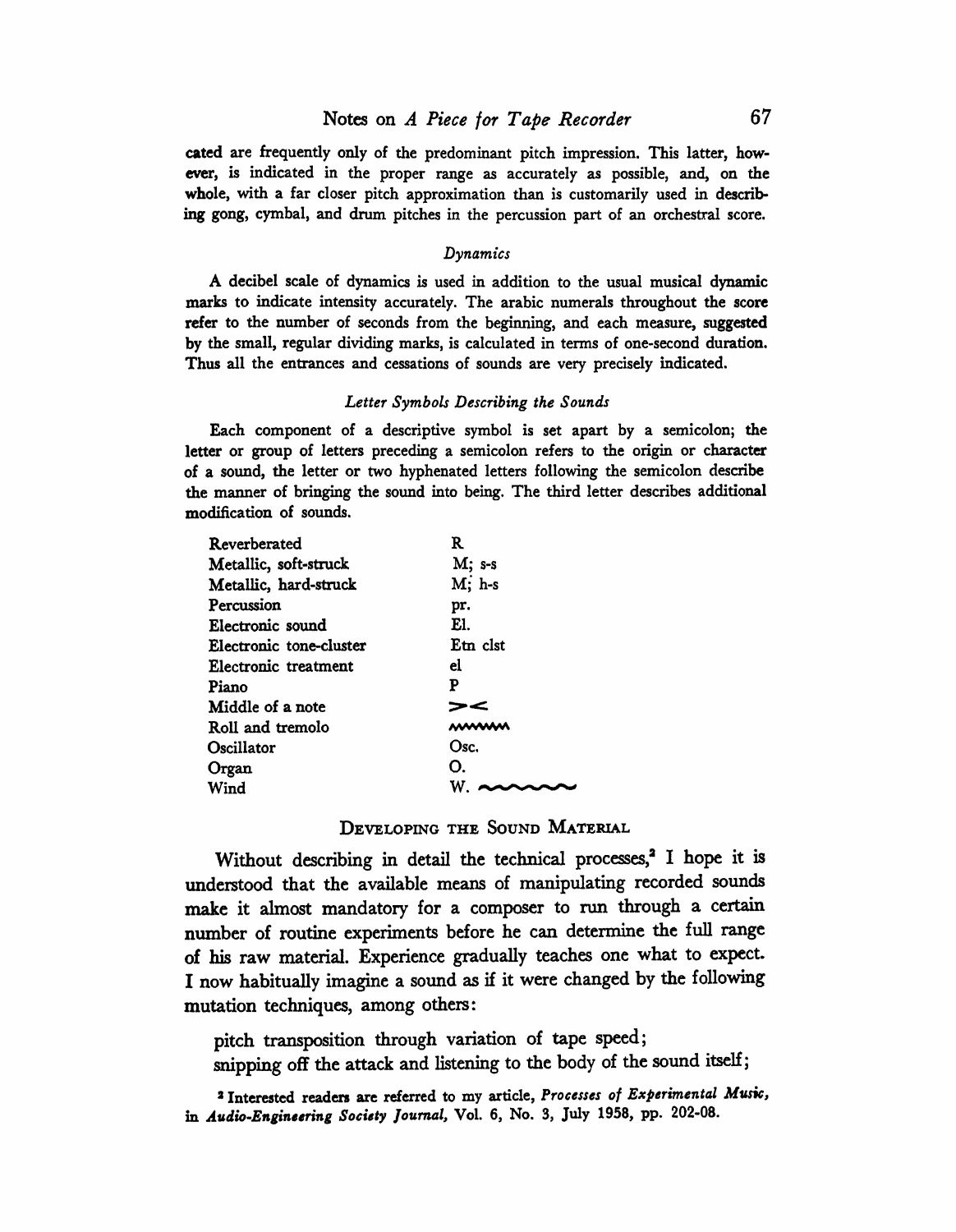playing it backwards; depriving it of some of its harmonics through filtering; reverberating it.

An intricate interrelation exists between an abstract formal concept which a composer might have formed about his forthcoming composition and the manner of developing his raw sound material. There can be a decided interaction between the two which makes itself felt through all the early experimental stages. In my *Piece for Tape Recorder* such interaction entailed a certain give and take between the initially vague fonnal plans and the composing of sound patterns from single sounds. I proposed to utilize the timbre of a gong, stretched to span almost the entire audible range, as a unifying element- a kind of a timbre leitmotif, if you will. But there are many more than thirteen ways of sounding a gong and coaxing a maximum of variety from its rich content.

For example, while melodic use of large gongs is impractical for the conventional orchestra (a series of small groups of Javanese gongs can be used, but their pitch succession will vary from one set to another), in the tape medium, creation of any type of scale is possible from any type of sound.

Since an appreciable change in timbre takes place during the life of the sound of a gong, I sampled various portions of it. The moment of striking the surface with a mallet contains several noise components which quickly disappear. Within a few seconds much of the metallic quality is gone, but the timbre is still complex. By first cutting the attack and then sampling various portions of the remaining sound, I arrived at three basic variations of the timbres. The middle of the gong sound, somewhat pale but tremulous, was made by transposition into a melodic line consisting of seven pitches of even duration which span a range of an octave and a half (see the example, Track II, between the 47 and 70-second marks). The sound containing the attack was used in two different ways. In one, it was modified by slurring the attack through speed variation and by electronic reverberation creating a succession of four pitches which rise chromatically and die out (see Track I, between the 58- and 82-second marks). In the other, the full impact of the attack was preserved. A thunder of six evenly spaced strokes of this sound was arranged in an ascending pattern at the interval of a fourth, to serve as a strong *sforzando* punctuation. (This occurs approximately 99 seconds after the opening of the piece.) The same sound, with the attack preserved, was further transposed over many octaves to a high register, where the resulting pinched, ping-like quality of the compressed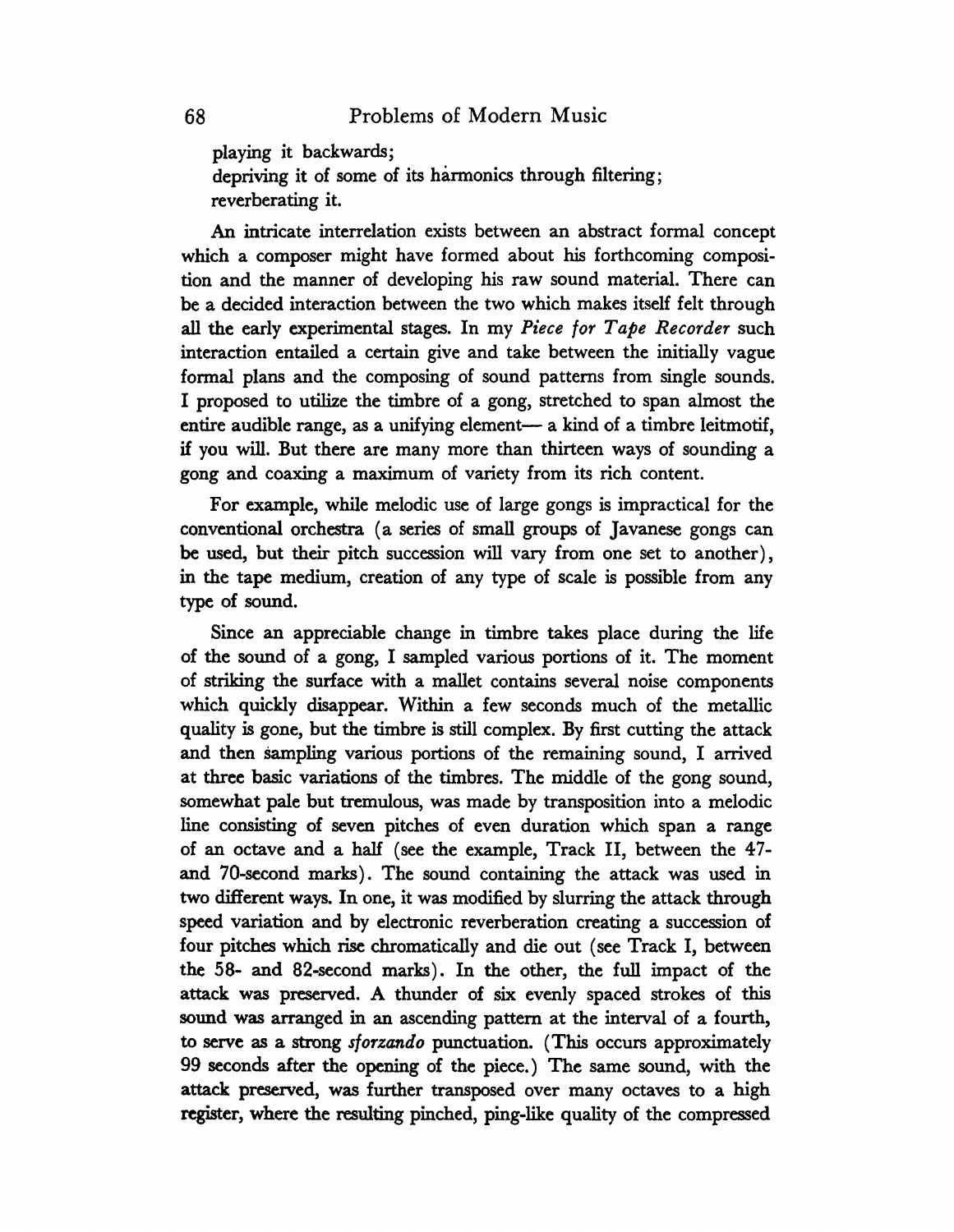attack easily penetrated through a broad, wind-like spectrum. This sound was used frequently in the second half of the composition. Finally, a dynamically shaped, sustained line was derived from a long resonance of a large gong played backwards. In this instance the attack was faded out and a long, impressive, and relatively smooth crescendo was obtained. This sound was quite useful as a subtly changing lower and inner sustained tone (see Tracks II and III, up to the 42-second mark).

As I have pointed out, it was my intention to create a certain feeling of unity by developing much of the material from a single kind of timbre. As it turned out, all other sound material became secondary in both thematic and timbral importance. In the category of instrumental sounds, a few patterns originating from the piano were subjected to only the simplest of transformations, without cutting of tape or dynamic shaping of any sort. A piano chord which is reverberated and played backwards supplies a brief *ostinato* at the opening of the work; later, clearly pianistic patterns, their pitch and speed doubled by an upward octave transposition, are heard four times. Still later, a long, organ-like pedal point, derived from a low piano tone with the attack cut off, is used.

A single note on a kettledrum served as the basis for the complex wind-like sound mentioned above. This sound, one of the oldest in our sound library at Columbia, had been previously used to construct several tape solo passages in *Rhapsodic Variations for Tape Recorder and Orchestra* and in *King Lear,* both written by Otto Luening and myself. In *A Piece for Tape Recorder,* its transpositions by tape-speed variation form a vertical sonority roughly akin to a minor seventh chord, which is in tum shifted up and down as a unit, its broad spectrum imparting a decidedly confused impression as far as pitch is concerned. More easily definable in its approximation of a pitch area is a sound of a cymbal which is used to form a brief three- to four-note motif appearing towards the end of the composition. The upper edge of the complex sound derived from this non-melodic instrument draws, as it descends, an easily perceived contour. Material derived from an organ is used very briefly in the form of two chords: once as a dynamic accent in a loud passage, and later as purely a timbre of a dark color. I employed electronically generated sounds sparingly. In a curious way they serve a tonally stabilizing function in the midst of complex sonorities which undulate between relative clarity and almost noise-like indefiniteness. A cluster of sinusoidal tones, with their characteristic "steady-state" quality unadulterated by reverberation, first appears in the 73rd second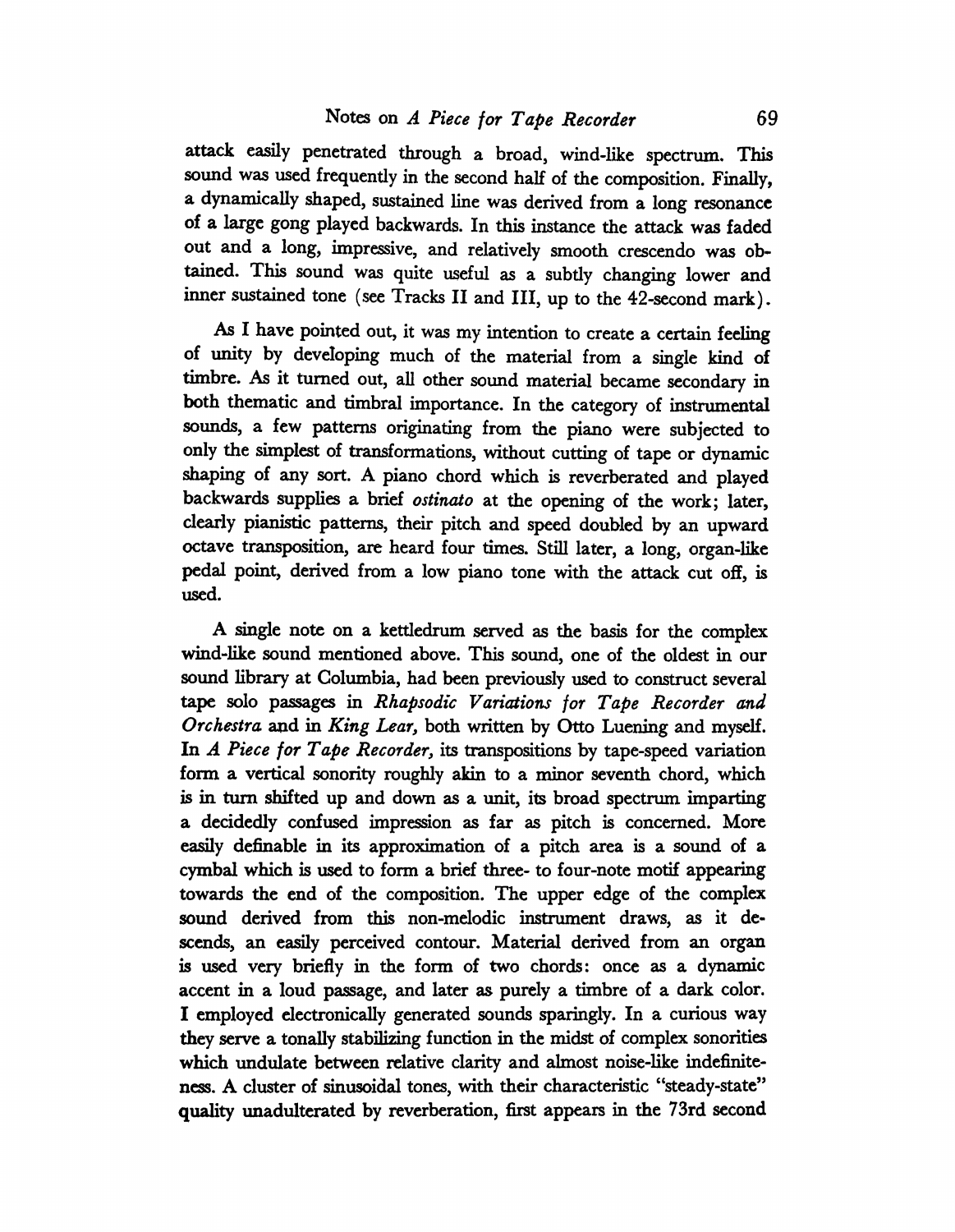## 70 Problems of Modern Music

of the composition. Contrasted to this "dead-level" tone, a melodic line *is* constructed from an electronic warble-like tone, characterized by an intense vibrato, the rate of which is changed with every new pitch level. This helps take away the usual monotony, not to say irritation, often engendered by an electronically induced vibrato.

### FORMAL ORGANIZATION

Some composers do all the organization in the silence of the mind; others need the physical impact of the sound. Most composers indulge in some improvisation and retain, or attempt later to recapture, that part of their subconscious utterance which they feel belongs to their conception.

The tape medium is particularly felicitous for giving the composer a chance to hear and to shape his sound material as he proceeds. His decisions regarding the final form of a composition are not infrequently influenced by the results of his experimentation with the sound material. Nevertheless, some electronic composers maintain that an advantage of electronic music is that it can be completely realized by precise specification of certain acoustical and musical components. Others disdain the rigors of numerical "total organization" and let the sine tones fall where they may. Both sides have representatives who do not wish to have their compositions assume anyone final fonn and prefer the sequences of patterns to be rearranged for each individual performance.<sup>3</sup>

It is outside of my topic to debate the comparative merits of these approaches. However, one must note the existence of the improvisatory element. Within the limits of my experience, I can testify that engaging in an experiment in which the machines themselves assist the improvisation is often valuable as a stimulant. Such improvisation can create sound patterns that would indeed be hard to imagine in advance. The improvisation also has the advantage of being recorded and, hence, available for examination. The value of improvisatory material ranges from zero upward, but there is no denying that it assists the composer's imagination in making decisions regarding sound materials and the evolution of a final form. This, to me, seems legitimate.

It must be made clear that the experimental procedure just described refers to using the machines to produce the mechanical repetition of single notes or patterns. Similarly, they can create modifications of

<sup>&</sup>lt;sup>3</sup> This may raise some lively issues with the Office of Copyright which, one supposes, issues the birth certificates on the assumption that the composer's new baby will retain its features.